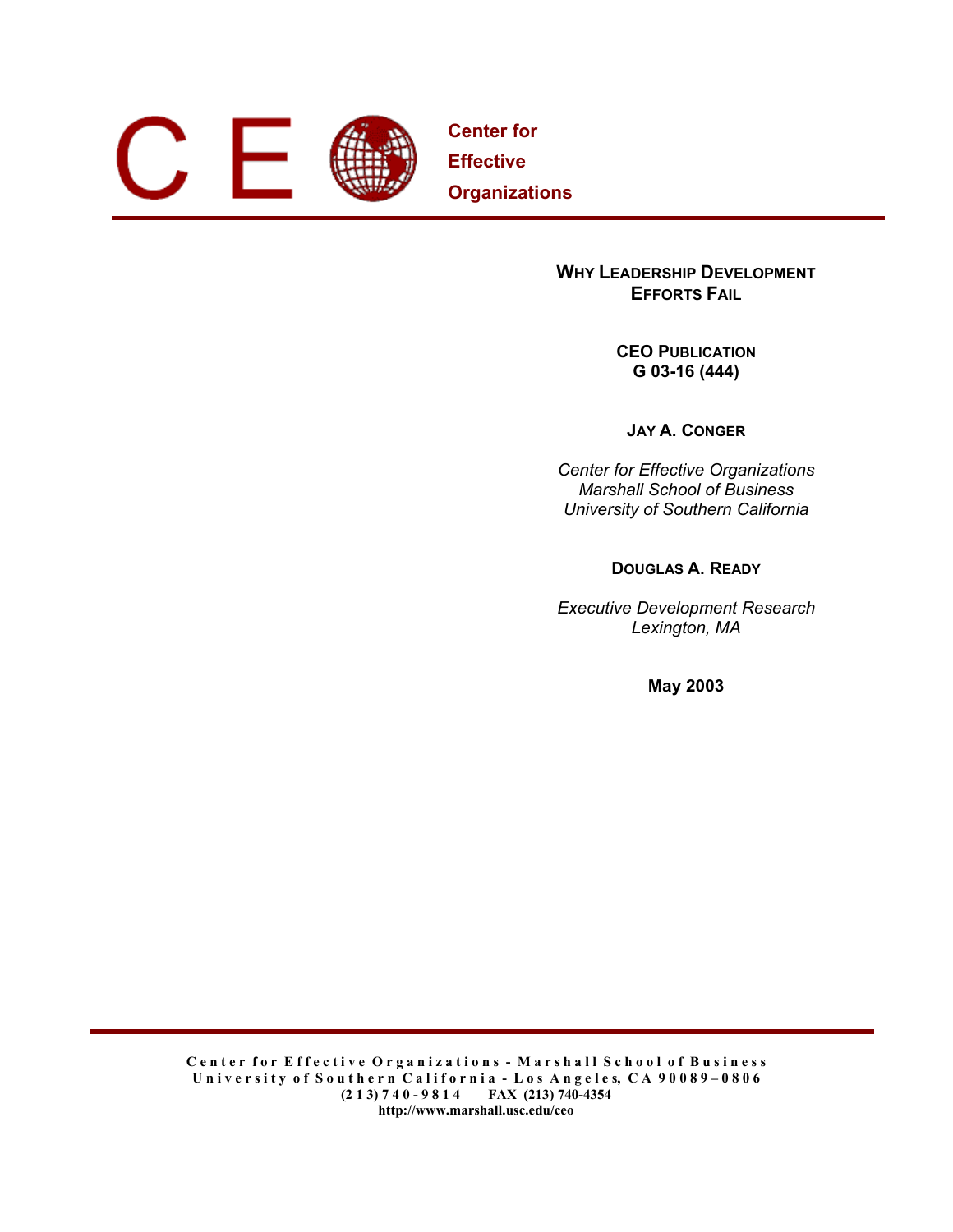# **Why Leadership Development Efforts Fail**

Douglas A. Ready and Jay A. Conger

Douglas A. Ready is president of the International Consortium for Executive Development Research in Lexington, Massachusetts. Jay A. Conger is a professor at London Business School. They can be reached at **info@icedr.org** and Jconger@london.edu.

In the past couple of years, leadership has become the hottest topic in business. Companies see this hard-to-pin-down ability as essential to organizational success, and they want their executives to *learn* how to exercise it. As a result, leadership development has become a big business: investment in leadership education and development approached \$50 billion in 2000.<sup>1</sup> Publishing houses are shaking the trees in hopes of finding the author of the next blockbuster leadership book; consulting firms that once focused exclusively on strategy have aggressively launched global leadership practices; and business schools have positioned themselves as prospective partners with companies in the lucrative leadership-education market.<sup>2</sup>

In this atmosphere, it is difficult to find a CEO of a large company who doesn't have a carefully honed speech about the importance of developing next-generation leaders at every organizational level. And yet for most companies, the combination of eloquent statements and massive investments has not produced a sufficient pipeline of leaders. Many report that they have been forced to look outside the company for a new CEO or top executive team member, even though people brought in from the outside derail at significantly higher rates than internal hires. The very high rates of CEO turnover due to poor performance in recent years points to the problem: if companies were adept at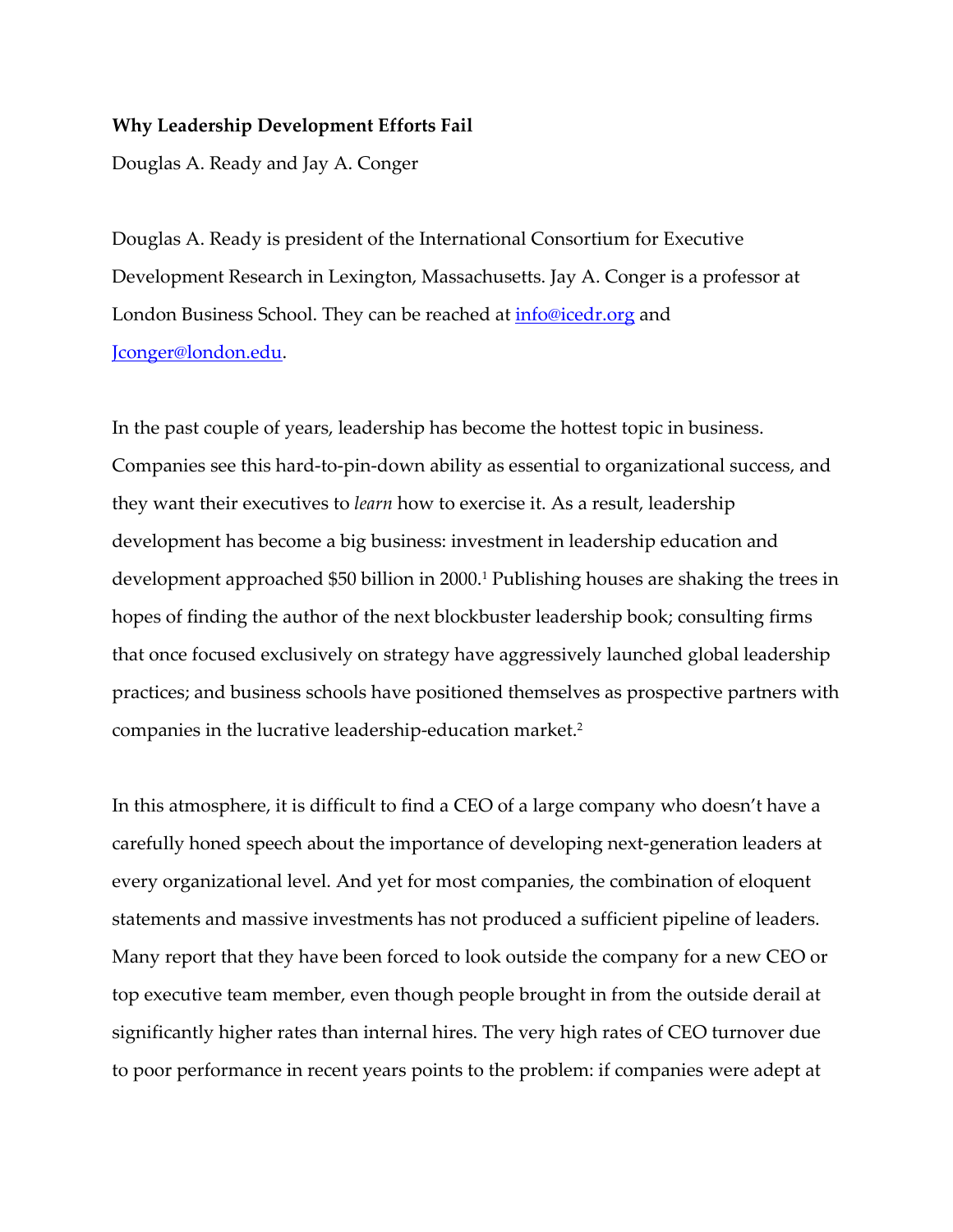producing leadership talent internally, it should be most apparent in the performance of senior leaders.<sup>3</sup>

Our research and advisory work involving dozens of companies over two decades leads us to believe that three pathologies are the root cause of the failure of so many leadership-development efforts. **(See "About the Research.")** By pathology, we mean the causes and effects of systemic problems in the way organizations attempt to develop leadership capability. As with an actual disease, companies exhibit clear patterns that cause repeated failures or breakdowns in their capacity to create a sufficient supply of internal leadership talent. Until these pathologies are examined and understood, leadership-development initiatives will continue to produce flawed results despite the best of intentions and continuing investments of time and money. Fortunately, there are ways of fighting these diseases so that companies can create healthy processes for preparing the leaders they'll need in the future.

# **Pathology #1: The "Ownership Is Power" Mindset**

In many organizations, older ways of managing are colliding with new realities about what makes companies and their employees tick. Leadership development suffers from this pathology when executives approach it with control, ownership and poweroriented mindsets rather than with an understanding of the need for shared accountability.

Consider how this pathology affects a typical global company. It will often have powerful regional heads for its dispersed operations, senior managers who oversee the company's multiple lines of business, and equally powerful executives from the functional areas embedded within the business lines, geographical organizations, and corporate center. Given such complexity, it is easy to find multiple power centers for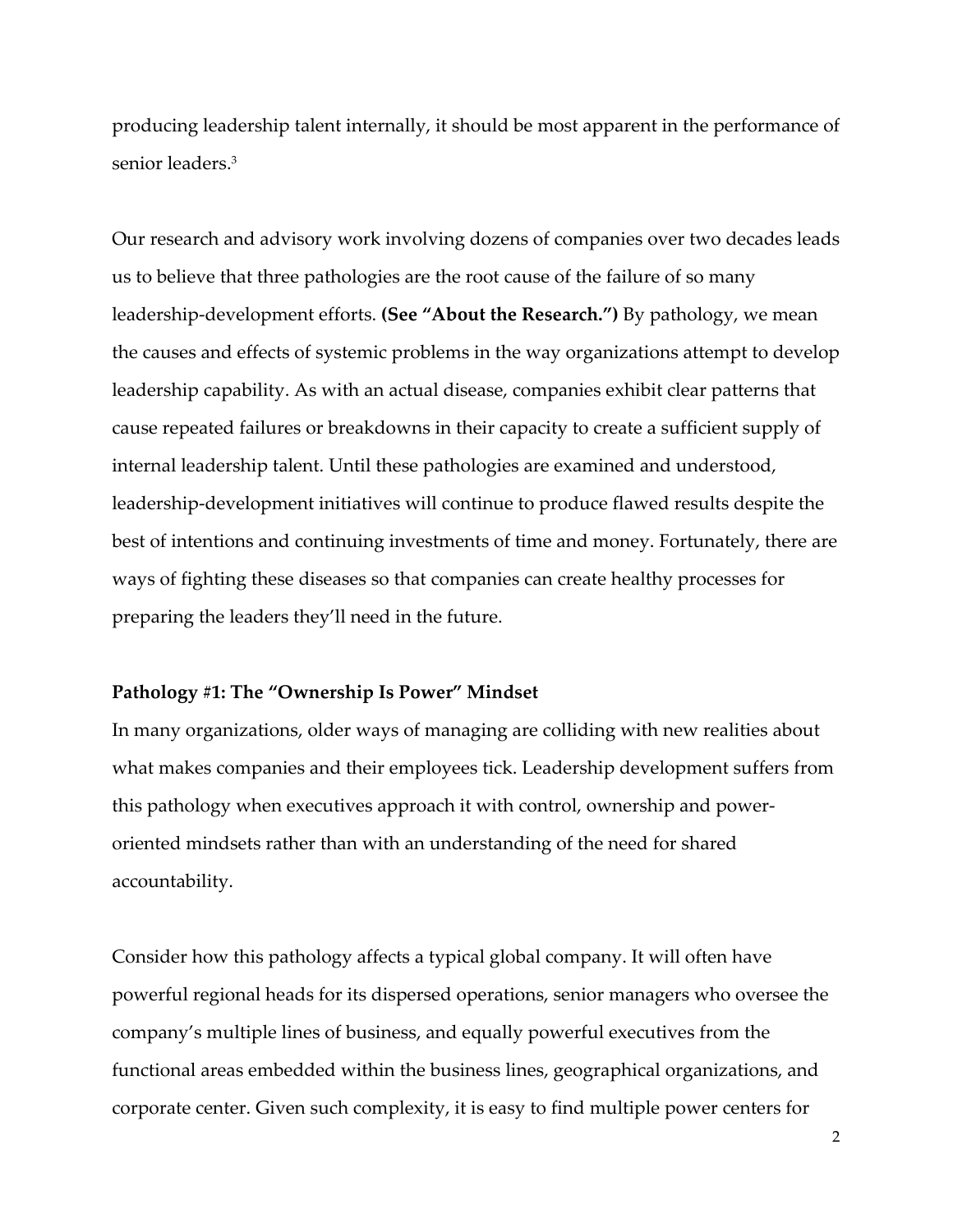leadership-development activities, each with a different owner but lacking any overall sense of coherence.

This was the situation not long ago at a Fortune 50 manufacturing company. The company's strong global-product business units created powerful divisional and business heads, while its technological heritage and reputation for strong financial controls gave rise to highly influential functional heads. This history presented enormous structural and cultural challenges to the newly hired head of leadership development (a highly regarded academic brought in from a top-ranked business school), whose mission was to build a global pool of next-generation leaders who would be available to move freely across divisions, businesses, geographies and functions.

The company's approach to leadership development was a reflection of its culture and the ownership-is-power pathology. The CEO was enthusiastic about leadership development but in a superficial way -- he soon latched on to a management guru who told him exactly what he wanted to hear: that he would build a legacy as "the leadership CEO." The company's division and business presidents carefully controlled their involvement in leadership-development initiatives, engaging only when it was in their units' self-interest. The senior vice president for human resources (the leadership director's boss) was more of a traditional personnel professional, well-versed in labor relations but not an expert in leadership development. As a result, he felt competitive pressure from the leadership director whenever there were successes in building leadership capability. Such achievements were perceived to be the director's victories, and the HR executive began withholding critical information from the director, such as the names of identified high-potential managers and key job openings that could serve as developmental opportunities for the company's next-generation leaders.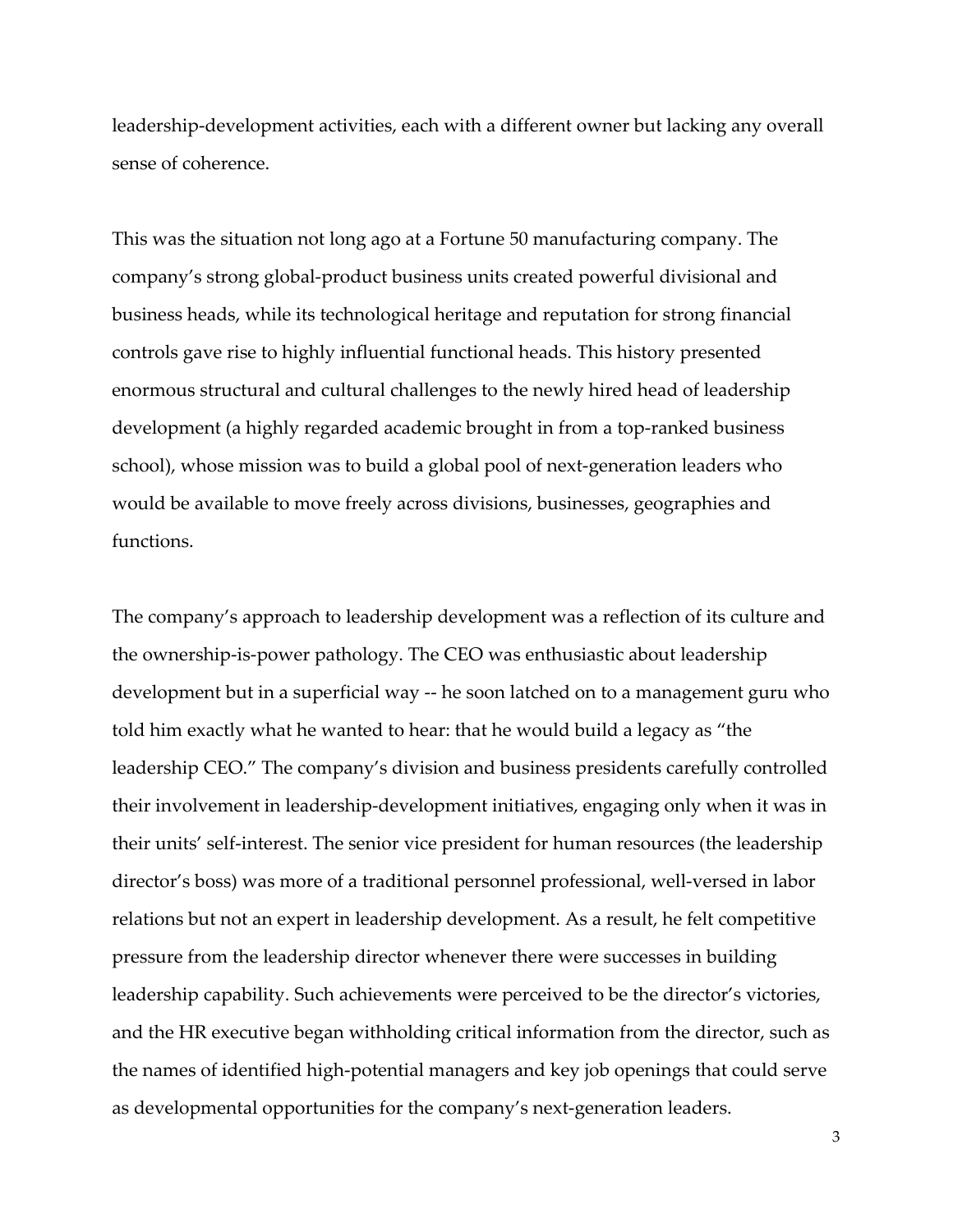Thus the manufacturer's ownership-is-power mindset produced an out-of-touch CEO, intermittently involved line managers, internal warfare within the HR function, and a pool of prospective leaders who didn't know what was expected of them, didn't understand what leadership skills to develop, and couldn't link the objectives of the company's leadership programs to their businesses' priorities. As one might guess, the prognosis for a sustainable leadership-development effort at this company was poor, and it wasn't long before the CEO, management guru, and SVP for HR were fired and the director of leadership development returned to his academic post.

Given the confusion in this case, it's natural to ask who *should* own the responsibility for leadership development in large, complex global businesses? The fact is, this is the wrong question to be asking. Ownership of resources, especially human resources, is old-world thinking and does not reflect the reality of organizational life today.

At first glance, it might seem logical for the CEO to assume ownership for the development of talent -- to ensure that leadership development has credibility as a companywide priority. This approach has been best exemplified by General Electric under Jack Welch's tenure. Welch was well-known for his comment to his business heads about the company's top 500 executives: "I own the people. You just rent them." But it is not realistic or desirable for CEOs to be solely responsible for the development of new leaders. Not only do they have little expertise in developing talent, they are usually exposed only to those with the highest potential and have extremely limited knowledge of up-and-coming junior-level leaders. Moreover, the demands on the typical CEO make it difficult for the top person to devote enough time to this single issue.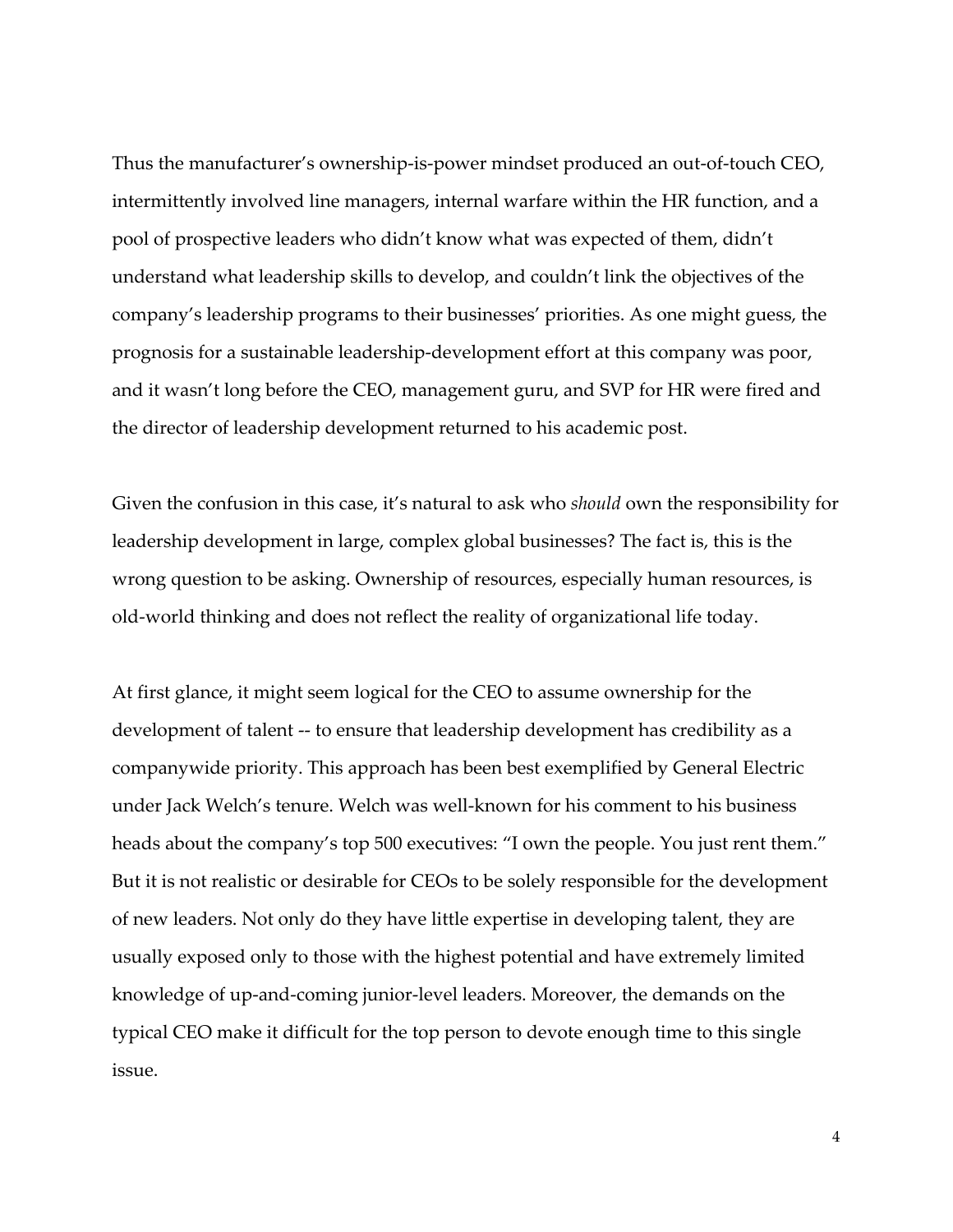Line managers, on the other hand, know their people well and have seen them perform under daily pressures -- surely they would know best who has the ingredients to make it to the top. But one can't necessarily predict who will lead successfully at the enterprise level based on how someone has managed a project, a function or even a business. Leaving responsibility for leadership development to the line is insufficient as well.<sup>4</sup>

The human resources function has become more prominent over the past decade, and HR specialists with expertise in talent development have typically designed the company's processes for high-potential identification and succession planning.<sup>5</sup> Once again, however, assigning ownership for leadership development to HR raises complications. In highly decentralized firms, it is common to have HR specialists in each business unit running leadership-development initiatives suited to that unit's specific needs, which are not always coordinated with the company's strategy as a whole. For example, in a well-known retailing company, the corporate HR staff designed and owned one set of initiatives for director-level managers while the CEO's staff designed and owned a completely different set for vice presidents. The two staff groups came up with different definitions of leadership effectiveness, different approaches to teaching leadership, and different standards and expectations for grooming leaders.

The Fortune 50 manufacturing company example points to one final argument: that individuals should be responsible for their own leadership development. The role of the organization should be to provide opportunities for development through challenging assignments; individuals have to assume responsibility for taking advantage of those opportunities, seeking feedback on their performance, and making realistic assessments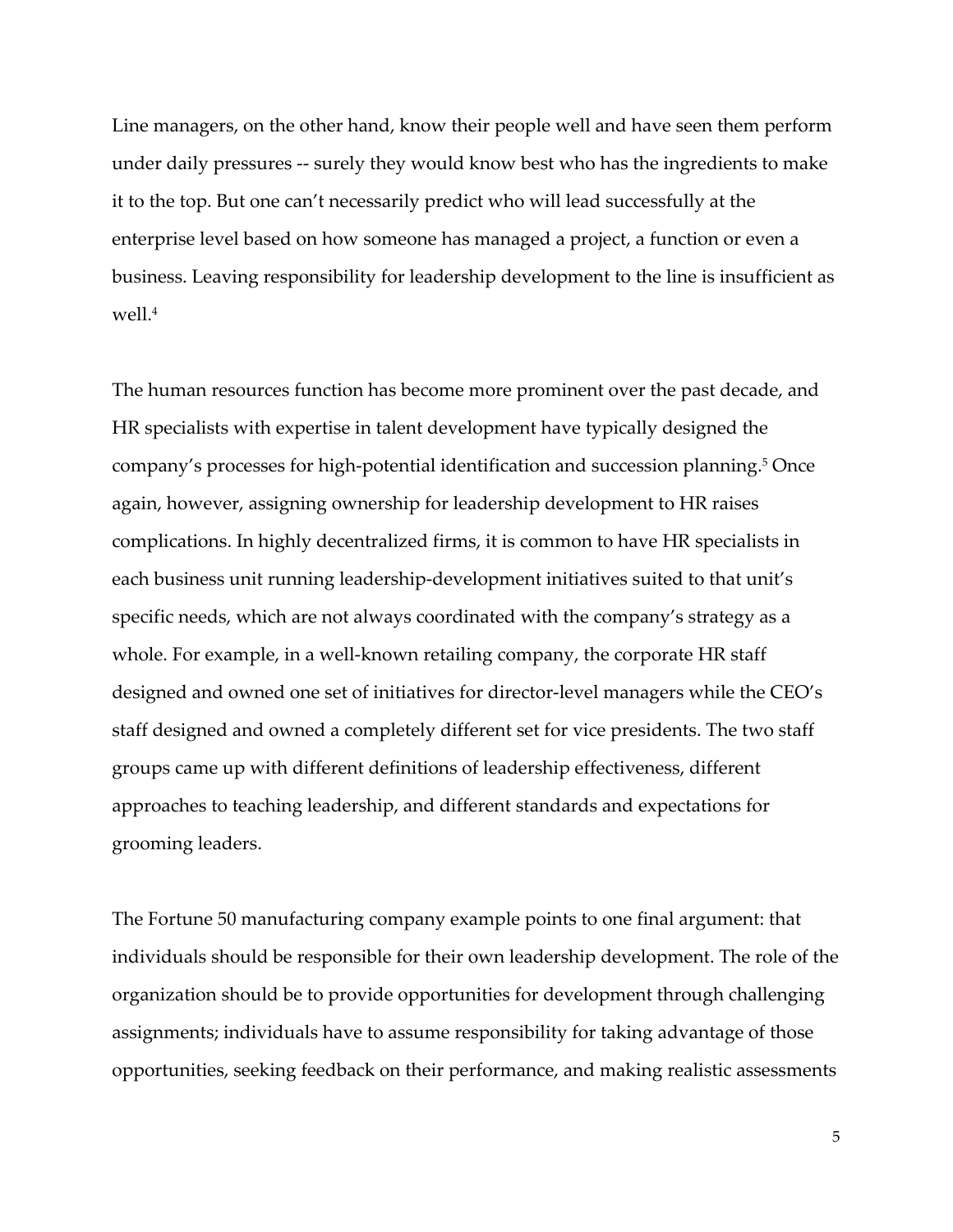about their prospects.<sup>6</sup> With this approach, individuals are masters of their own destiny and, the argument goes, less vulnerable to power politics and competing self-interests.<sup>7</sup> Yet, despite the intrinsic appeal of encouraging individuals to manage their own careers, this approach fails to take into account that career self management in large organizations would quickly deteriorate into chaos without disciplined processes to track developmental opportunities and the insight required to assess whether an individual will succeed in a new challenge. Moreover, such an undisciplined approach would surely lead to more career derailments than successes due to the lack of support systems normally provided by line managers and human resources staff that aid many individuals when they move into new stretch assignments.

When one adds the pathologies of power -- guarding turf, withholding information, nonparticipation -- to the many other problems associated with assigning ownership to a particular group, it becomes clear that accountability for leadership development must be the interconnected responsibility of the CEO and top team, senior line managers, HR specialists, and the high-potential individuals themselves.

# **Pathology #2: The Productization of Leadership Development**

In numerous companies, leadership development efforts are not aligned with strategic goals.<sup>8</sup> As with other complex organizational challenges, companies are frequently in search of quick fixes and silver bullets, and they orient their leadership initiatives around commercial products that have limited relevance to their actual needs.<sup>9</sup> In other words, executives become too focused on the products themselves rather than on the problems that need to be solved.10 (Full disclosure: given our own work, we have to be careful not to fall victim to the Pogo Principle: "We have met the enemy, and he is us.")

For example, a human resources manager from a Fortune 100 company recently explained enthusiastically during a break in an executive education class how she had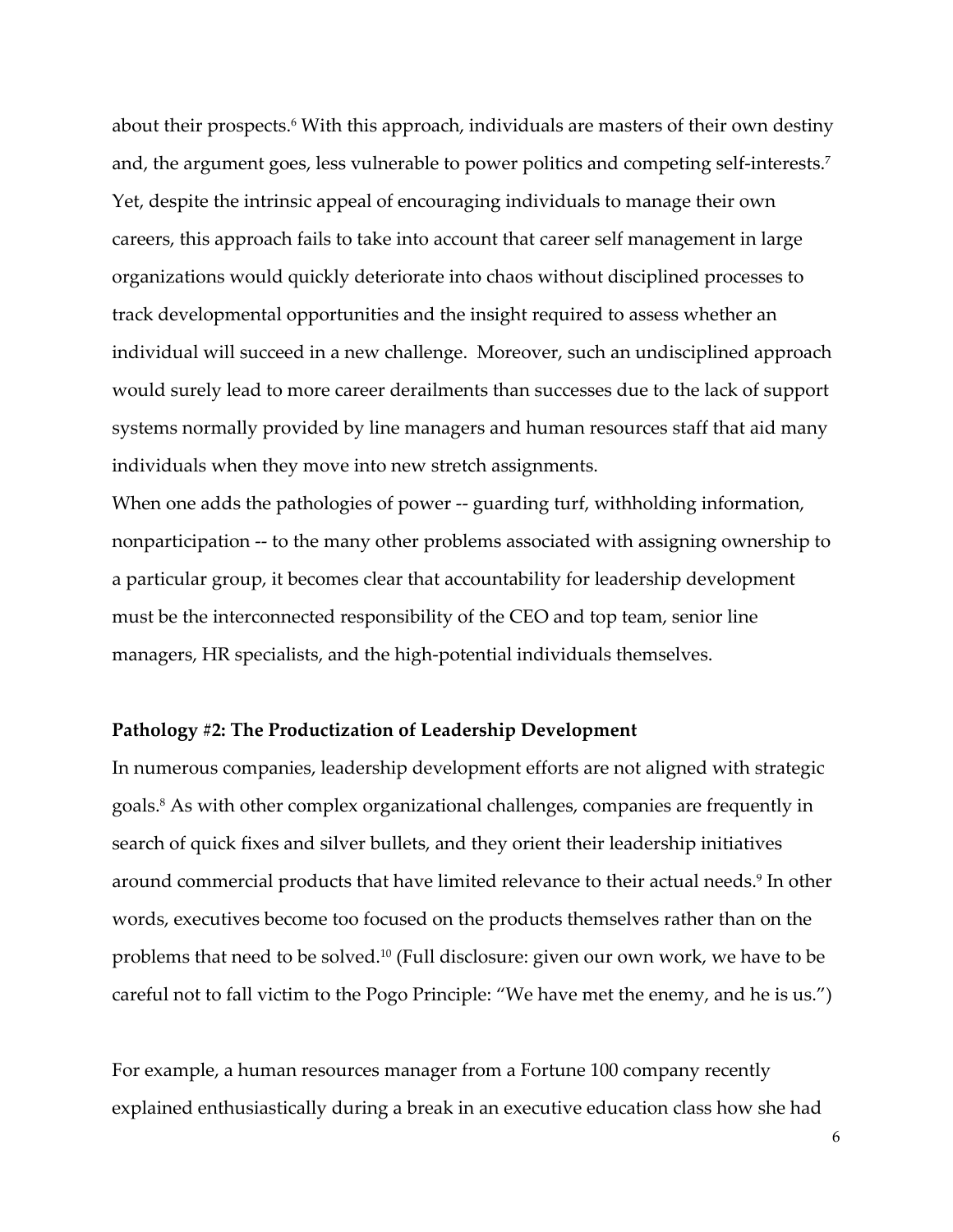just brought a "primal leadership" course into her company. She wanted suggestions on how to convince her company's line managers of the course's value…after she had already launched the program! Another company offers a new leadership-training program approximately every two years based on a current best-selling book on leadership. The programs to date include training experiences designed on the basis of well-known books by respected researchers, such as Steven Covey's Seven Habits of Effective People, Peter Senge's Fifth Discipline, Collins and Porras's Built to Last, and Daniel Goleman's Emotional Intelligence.<sup>11</sup>

The problem does not reside with the authors or their books, which contain many great ideas. The problem is the misuse of these works in the form of rush-to-action training packages. As one executive in the company explained, "This multitude of offerings has created a certain cynicism about leadership development within the organization. We build a program and then toss it over the wall to the operating units. Then we go back and build another one without linking the ideas to the context of our business. There is no consistency in our message." A division president at a Fortune 50 company made a similar comment a few years ago during a leadership-development audit: "We spend \$120 million a year on this stuff, and if it all went away tomorrow, it wouldn't matter one bit. Leadership development in this company is nothing more than a series of disconnected programs sold by consultants to training managers who don't understand our business."

This is the pathology of productization at work. The phenomenon is not new, but it has become more problematic and could lead to the following scenario:<sup>12</sup>

Witnessing an endless stream of disconnected models and initiatives, top management begins to view leadership development as code for products that are divorced from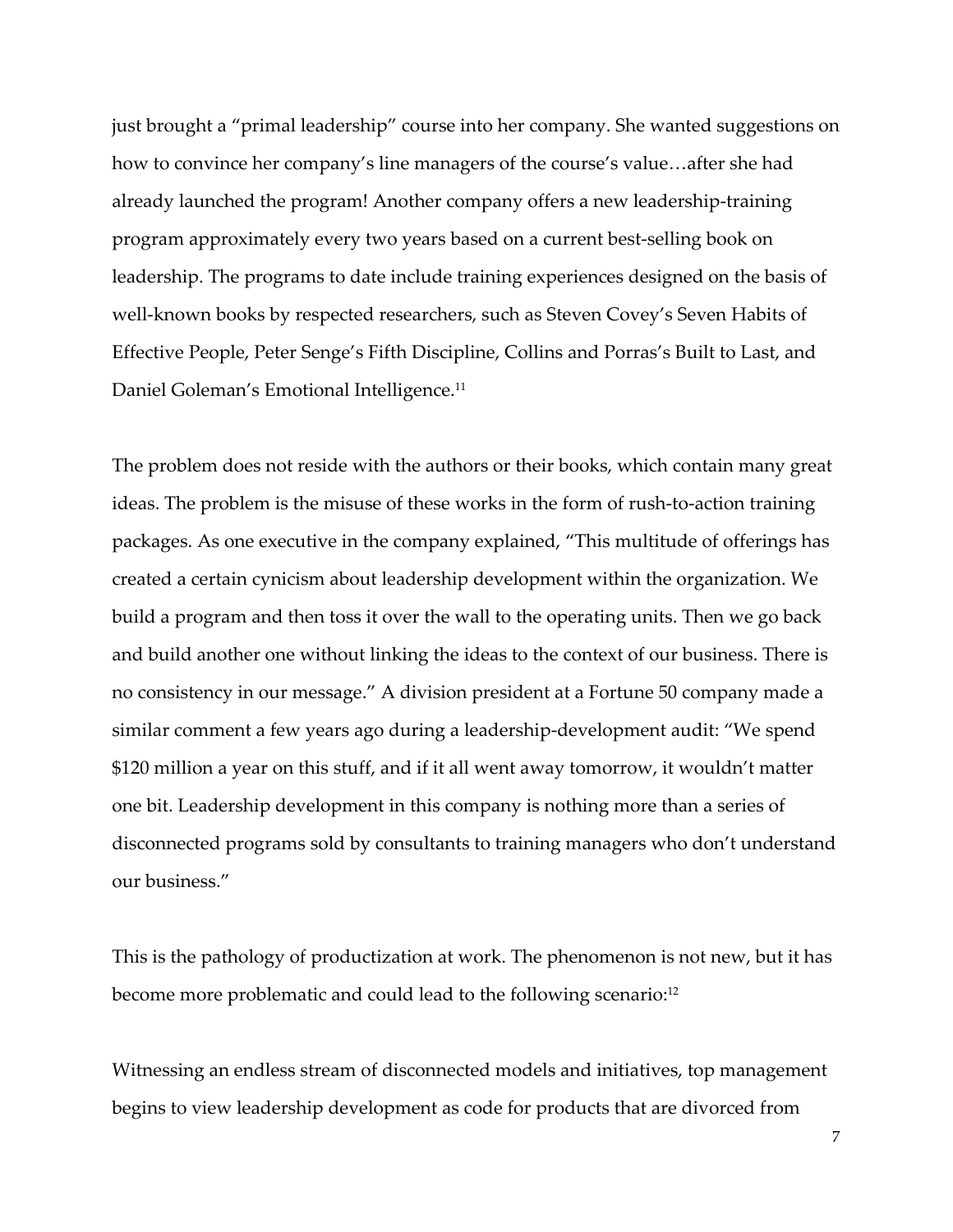business issues and sold by consultants to line managers looking for quick answers and HR managers looking to help the line at almost any cost. The top team disengages from these programs, and the credibility of the leadership program suffers. As top-level support is reduced, it becomes far less likely that the company will build an organizational culture that promotes the thoughtfully planned development of its leaders. During tough economic times, top executives decide to curtail investments in leadership development, ushering in the return of a more Darwinian model of leadership -- "the cream will rise to the top." Employees then become cynical about the company's dedication to leadership development. High potentials hesitate before investing their energy in developmental initiatives; some of the best walk away from the organization, and others do not reach their potential for lack of strong developmental experiences. In this scenario, there are no winners.

There is nothing wrong with trying to keep up with the latest ideas in leadership and management. The rush to productize these ideas, however, creates the tendency for managers to think that leadership development can take place in one-day, paint-by-thenumbers, "edutainment" sessions. When such thinking is exposed as manifestly false, companies may be tempted to give up altogether and force individuals to sink or swim in the leadership pool, and that's rarely been an effective way of teaching people anything.

#### **Pathology #3: Make-Believe Metrics**

Businesses search for accountability for most of their actions, and accountability is driven by metrics. There are scorecards today for every business process imaginable. So it is not surprising that leadership-development initiatives are being scrutinized, as they should be. The metrics that most companies are using to assess the effectiveness of their leadership-development efforts, however, are leading them astray.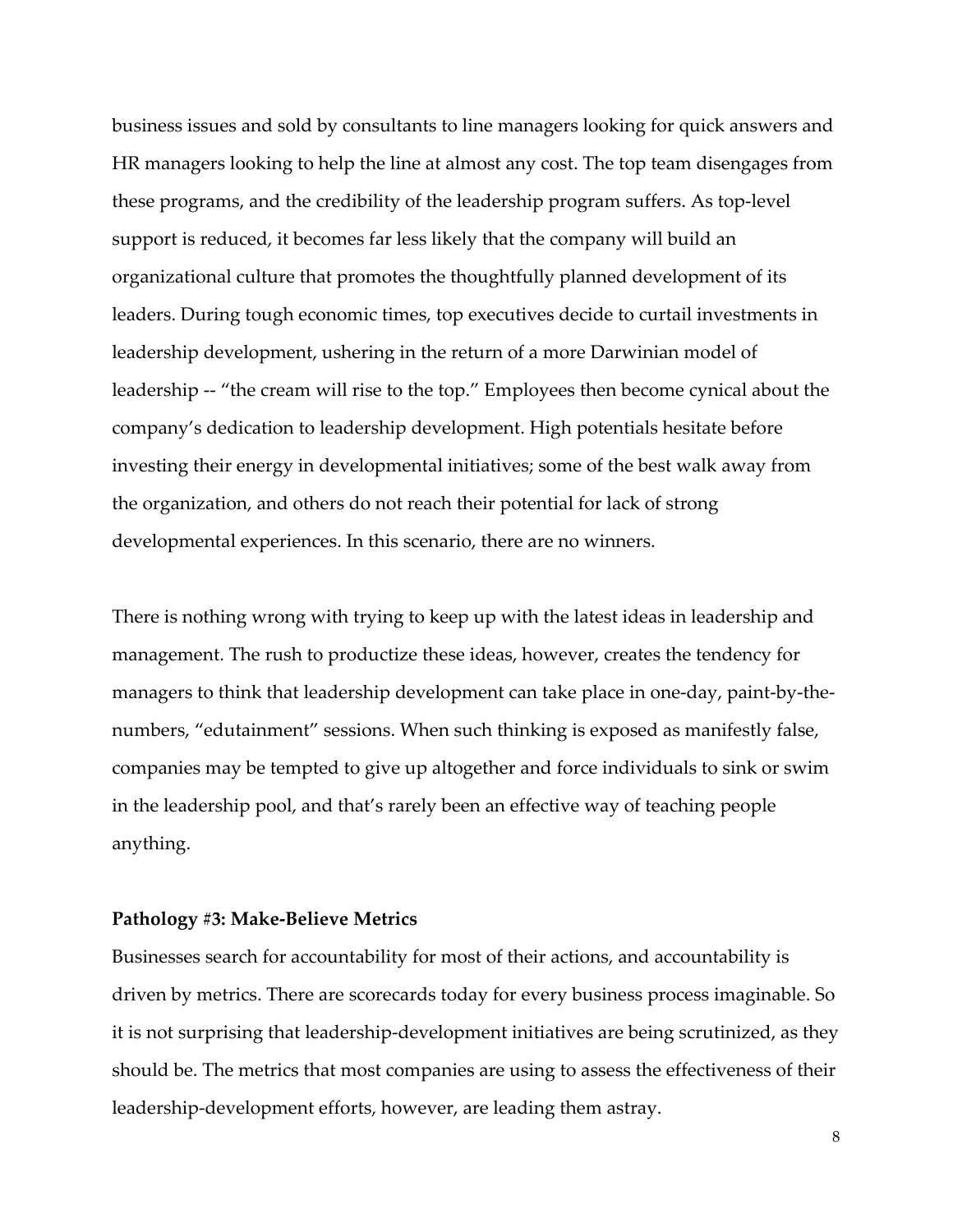Several years ago, a large industrial company with a strong history of technological excellence and financial discipline reviewed its leadership-development initiatives. At the upper levels of its business units and functions, the company was populated by engineers and financial experts, and its culture was characterized by no-nonsense, factbased analysis. The HR specialists charged with leadership development, seeking top management approval for their work, provided the top team with metrics that fit the culture.

At a quarterly review meeting with division presidents and the CEO, the HR executives demonstrated the effectiveness of their programs by focusing on quantifiable activities. They showed figures that indicated higher utilization rates of the company's leadership center, the number of people sent through the programs at below-target unit costs, and an increase in the use of the company's e-learning technologies to train managers in leadership skills. These metrics met the CEO's approval, and he never stopped the presentation to ask, "Are we better able to fill key jobs when they arise?" or "To what extent are our leadership programs building commitment among our managers to our strategic direction?" Instead, he and the division presidents thanked the HR staff for their good work and commented on the improvements they were making in quantifying the impact of the company's leadership initiatives.

Their satisfaction was misplaced. The full utilization of a company's training center does not matter if employees perceive that they are wasting their time attending programs that do not build competitive capability or create the next generation of talent. Increases in technology-enabled teaching methods and decreases in unit cost per program don't matter if they fail to equip the company to fill key positions more effectively. And the attempt to prove that a new action-learning leadership program has

9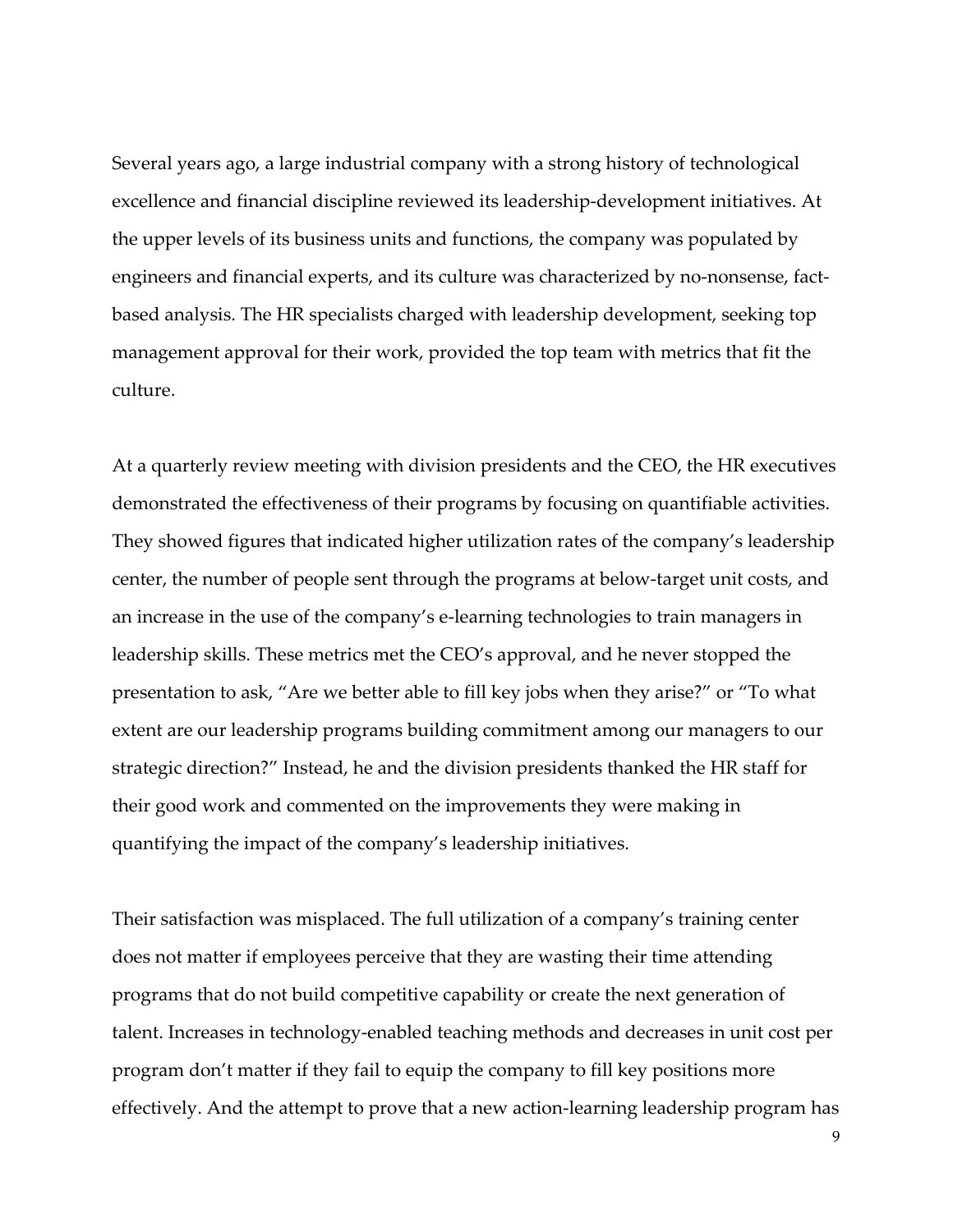turned a big profit for the company misses the point. Far better to be able to demonstrate that the company's leaders can now think more strategically, work more cooperatively in teams, and coordinate cross-company efforts more effectively because they understand the objectives of their counterparts in other businesses and locations.

The philosophy that dominates so many company cultures today is that initiatives that cannot be measured have no value. In most instances, that is a reasonable assumption. But it does not apply to leadership development -- not, at least, in the quantifiable terms that dictate assessments of capital expenditures. To avoid relying on make-believe metrics, executives have to make sure they are asking the right questions of their leadership programs.

#### **Treating the Pathologies at IBM**

Although the three pathologies run deep in many organizations, they need not be fatal – recovery is possible. Several companies, including IBM, are making great strides in leadership development. As that company's example shows, there are three keys to the successful creation of a pipeline of next-generation leaders.

#### **Share Ownership and Demand Accountability.**

The companies that still live by the ownership-is-power mindset believe that sharing ownership for leadership development would mean that nobody is responsible or accountable for ensuring that leaders are identified and developed in their organizations. Yet IBM's approach to developing leaders rebuffs the old world belief that individual ownership is power. IBM's approach is comprehensive and results oriented. The CEO and top team set the tone for the whole company. Chairman and CEO Sam Palmisano puts it this way: "One key to our success over the past decade has been that we established leadership development as a top corporate priority. Every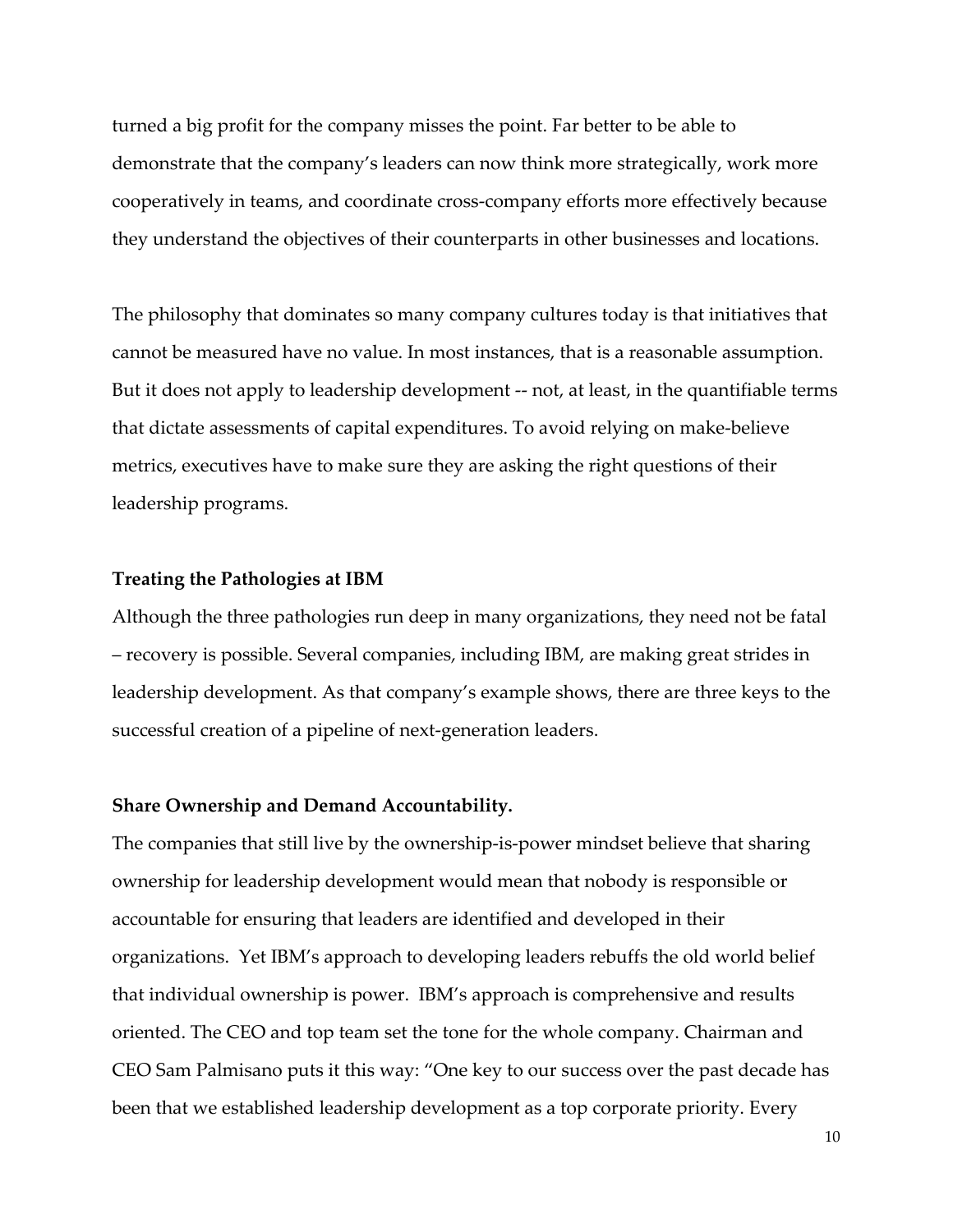manager and every executive at IBM is accountable for identifying and developing leaders. We are completely committed to this principle as one of the cornerstones of our core values." IBM's top team establishes clear expectations by ensuring that individuals with leadership potential are identified and discussed at top management's quarterly meetings. At the meetings, the senior executives participate in what IBM calls the "fiveminute drill." During the drill, each executive is expected to forward the name of at least one individual in his or her business or function who shows leadership promise. With 300 individuals in IBM's senior leadership team and literally thousands more in talent pipelines hoping to move up through the organization, one can readily imagine that the exercise takes longer than 5 minutes! The term is used with some level of symbolism to prompt senior managers to be ready to discuss their "hot talent" at a moment's notice. Palmisano demonstrates his commitment to this process by chairing the five-minute drill sessions. It is understood that someone from the Chairman's office will follow up with those executives who offered up the names of the high potentials if they have not been provided with stretch assignments in relatively short order. In this and other ways, IBM's line managers are held accountable for leadership development: they know they will not be considered for senior executive positions unless they have demonstrated skill in developing leaders. As with the senior executives, line managers are fully engaged in identifying promising talent and making sure high potentials are on the radar screen in a variety of meetings and venues. According to Bob Moffat, head of IBM's Personal Systems Group, "All line managers are expected to coach and mentor their employees as a part of IBM's bedrock belief that leaders learn best from other leaders and through their experiences."

IBM has also assembled a staff of HR development specialists who combine technical knowledge with business understanding. The department, called the Global Executive and Organization Capability (GEOC), consists of approximately 50 organizational and

11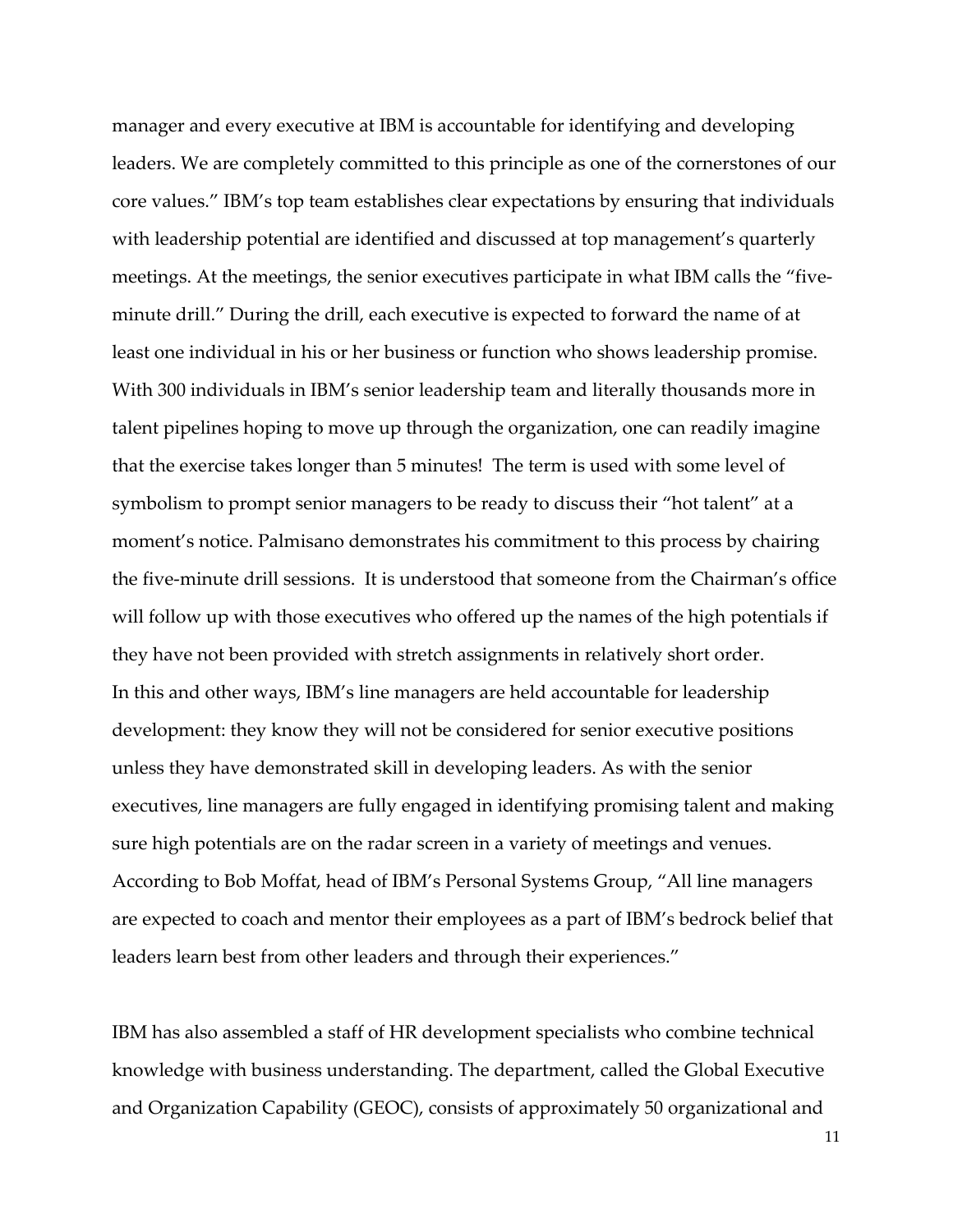leadership-capability consultants and succession-planning professionals who help IBM's line executives think through the human capital implications of the company's business strategies. For example, Chairman Palmisano has recently announced that IBM will embark on a massive initiative to lift IBM to its next level of excellence …what Palmisano is referring to as "the great company vision". Rather than being sidelined during such an exciting new initiative, the GEOC will play a key role in the "great company vision", as they will work with Palmisano and his top team to identify the organizational and leadership capabilities that will differentiate IBM from its competitors over the next decade.

**Invest in Processes, Not Products.** Companies that excel at building leaders don't rush to buy quick-fix products, they know that panaceas are a myth, and they invest in process excellence rather than a multitude of programs. At IBM, the leadershipdevelopment process is guided by the IBM Leadership Framework, a document created by the company's most senior executives, its line leaders, and the GEOC.

A key component of the framework is the heavily researched set of executive leadership competencies: 11 skills and behaviors demonstrated by exceptional leaders at IBM. IBM interviewed its cadre of exceptional performers in order to find out "what they did" and "how they behaved" that might be differentiated from average performers in the company. They found, with striking regularity, that exceptional performers at IBM held deep "customer insight", were "driven to succeed", had the capacity for "breakthrough thinking", were exceptional at "leading teams", demonstrated a "passion for the business", and so forth. Bob Moffat, the SVP in charge of IBM's Personal Systems Group, for example, was identified early on in his career as an exceptional performer with significant leadership potential, based upon his demonstration of the leadership competencies that matched up well with IBM's vision

12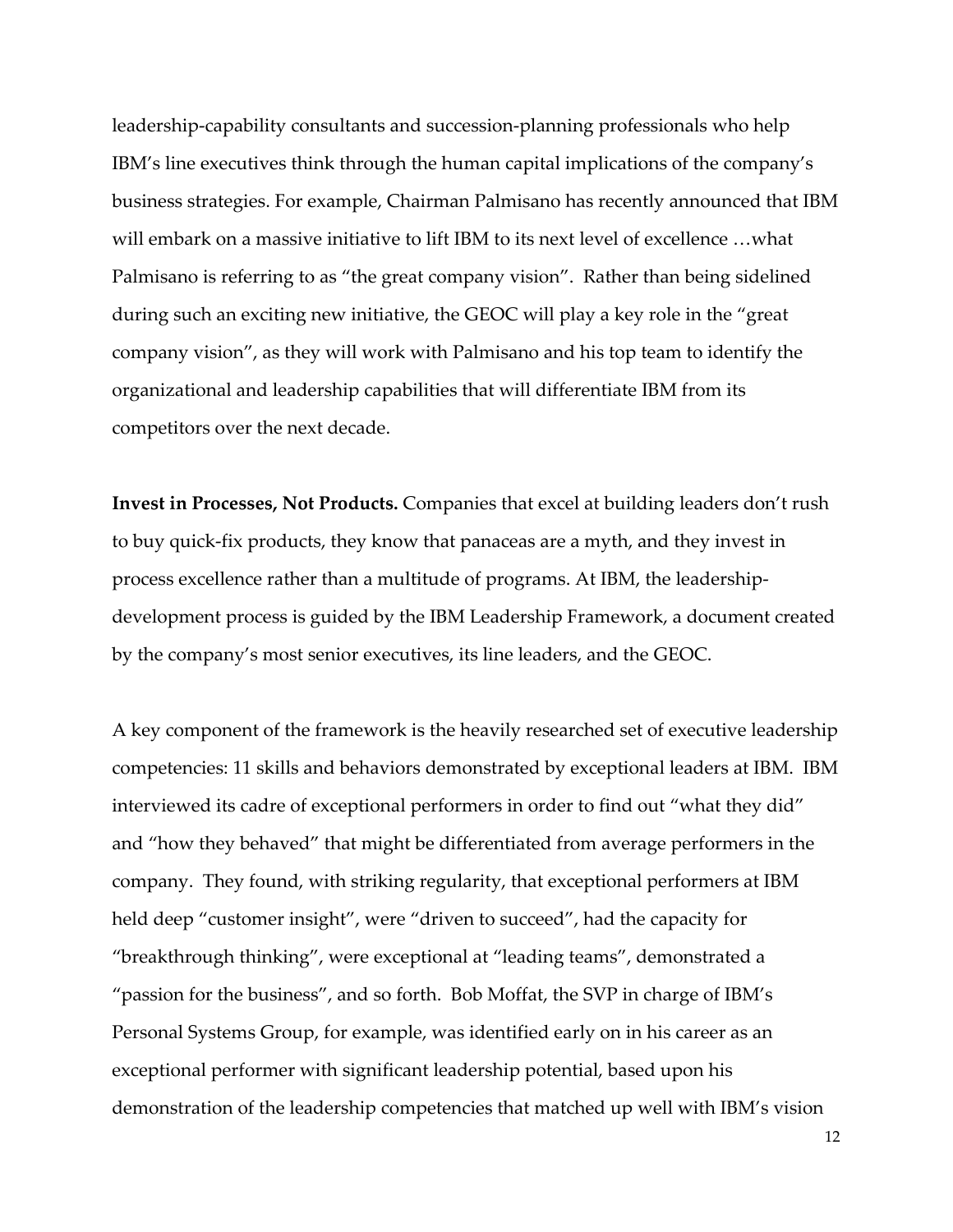of a next generation leader. By using these competencies as touchstones, Moffat's mentors and coaches assess whether he is on track as a potential leader in ever-more demanding situations. If so, they make sure that excellent developmental job stretches are made available to him.

This brings us to another key tenet of the IBM Leadership Framework: that executives learn leadership much more effectively from experiences than from educational courses. With such a philosophy guiding the framework, planned on-the-job development becomes the preferred approach to building leaders at IBM. The GEOC's consultants work closely with line managers to ensure that high-potential individuals move into jobs that will serve as developmental vehicles. Examples of critical leadership skills learned on the job include managing a turnaround, initiating a start-up, managing cultural diversity and executing cross-border partnerships.

Companies that know how to build leaders have another trait: they believe in the importance of making long-term investments in their employees, even during lean times. The head of IBM's GEOC, Tanya Clemons, explains it this way: "During the tough economic conditions in the mid- to late-1980s, we abandoned our commitment to leadership development and paid a dear price for that in loss of market leadership later on. We had to relearn the hard way the critical importance of grooming leaders at every level of this company and in every location that we do business around the world."

**Measure What Matters.** Once accountabilities for leadership development are clarified and investments are made in process excellence, the appropriate metrics must be put in place to help managers judge whether investments in leadership development are paying off. Rather than dwelling on "activity analysis," as was the case with the company focused on make-believe metrics, companies should link leadership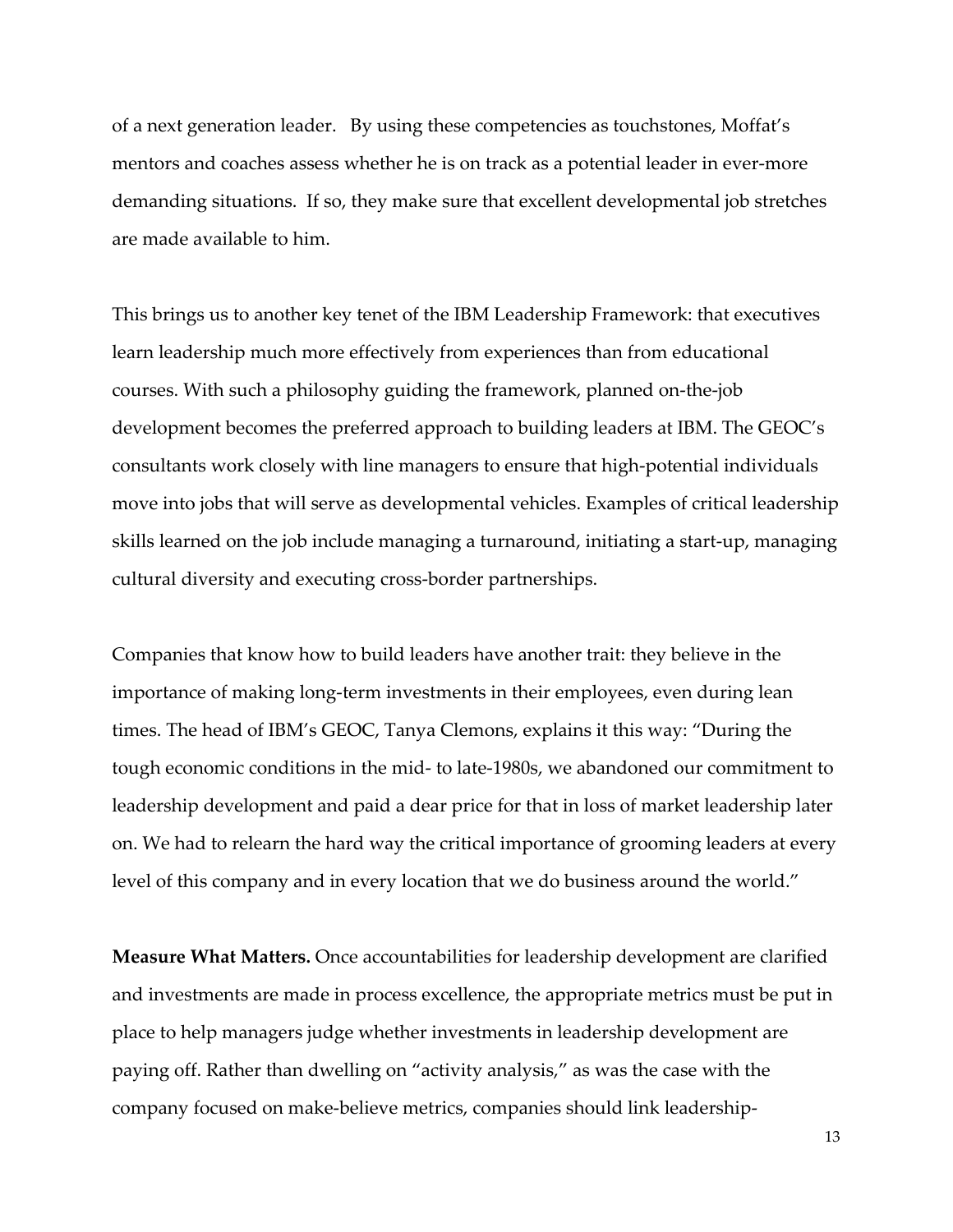development investments to building the capabilities that will produce superior business results.

For example, IBM seeks answers to the following: Are we better able to satisfy our customers' needs than our competitors? Do we have the right leaders ready to take on key jobs when they arise? Can we take advantage of new opportunities when they surface faster than our competitors? Do our people understand -- and are they capable of executing -- our vision and strategy? That's what IBM measures when it comes to investments in leadership development. "We expect our senior managers and executives to share in the ownership of the leadership development process at IBM. We don't chase quick and easy answers to complex problems. And we measure our success by the extent to which we can link our leadership development activities to business results. It all becomes a matter of demanding accountability", states Randy MacDonald, Senior Vice President for Human Resources for IBM.

#### **Leadership Development is Serious Business**

Although leadership is a hot topic at present, without thinking more deeply about it, many companies will get burned by old world thinking about ownership, a productfocused mentality that focuses on quick fixes, and make believe metrics that measure activity analysis rather than capability building. The risk is that by getting burned, companies will stop investing in leadership development and passively wait for leaders to emerge the old-fashioned, misguided way...by letting the "cream rise to the top". Leadership development is serious business…treat it as such. Consider it a core business process and you will look at it in a different light. Companies can avoid the ownership-is-power mentality by securing top team commitment, line management engagement, and first-rate professional staff support in a system of shared ownership and accountability. By constructing a leadership framework and focusing on process excellence, they can steer clear of products that offer little relevance to their companies'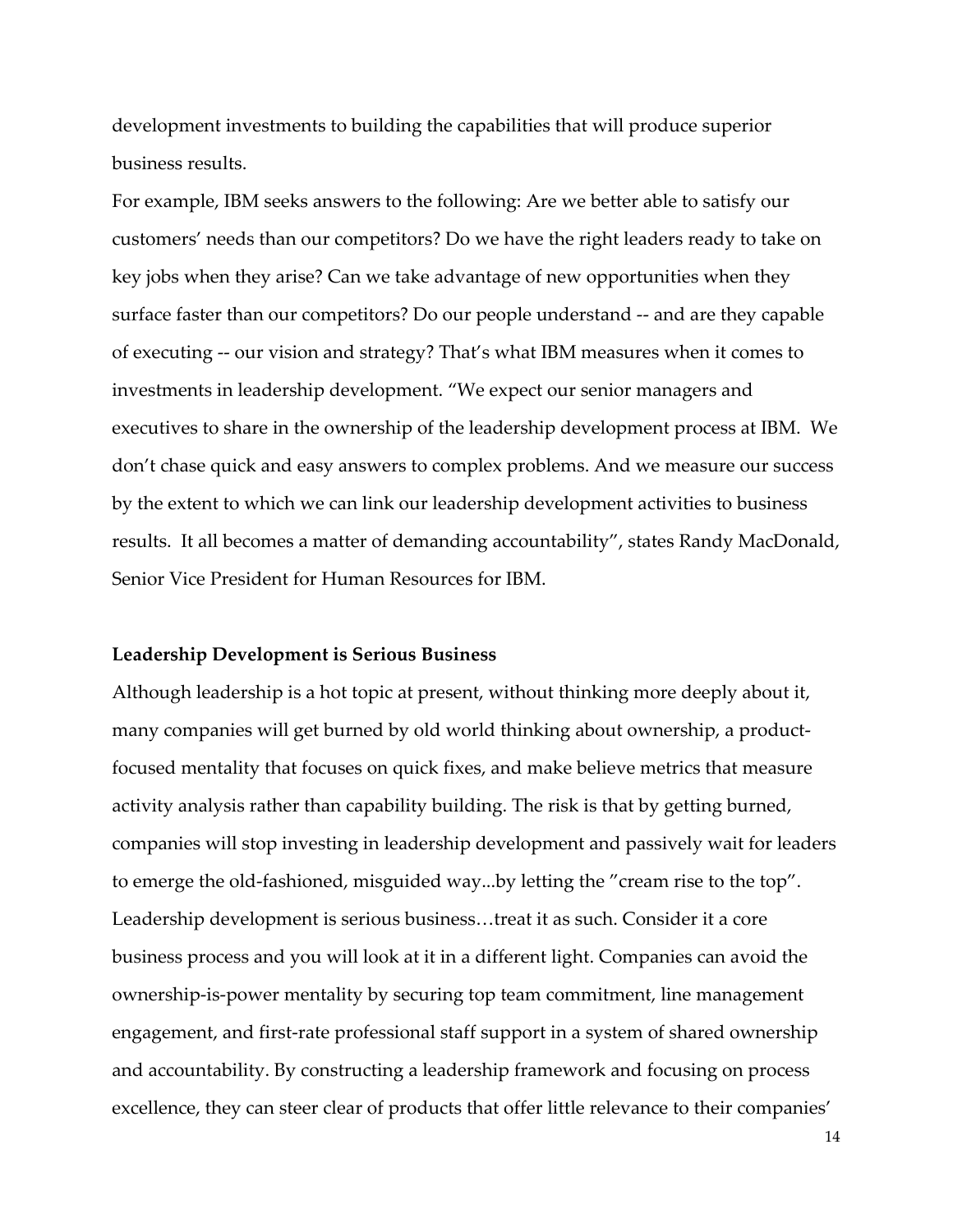leadership development challenges. And by building metrics that matter, they can have a clear line of sight between investments in leadership development and the ultimate goal: preparing individuals and teams who will be ready to step in and take their organizations to greater heights as next generation leaders.

### **About the Research**

The research for this article is based on findings from three research initiatives and a series of in-depth interviews with executives at IBM. The research initiatives are the Building Leaders project, which included interviews at 15 global corporations with approximately 250 individuals about organizational approaches to leadership development; the Learning to Lead project, which included interviews with 150 managers from more than 50 companies who participated in leadership-education programs; and the Global Capabilities Project, which included interviews and surveybased research with nearly 3,000 managers and executives from 30 companies around the world on approaches they were using to link strategic challenges to organizational and leadership-development initiatives.

# **References**

 $\overline{a}$ 

<sup>1</sup> R.M. Fulmer and M. Goldsmith, "The Leadership Investment: How the World's Best Organizations Gain Strategic Advantage Through Leadership Development" (New York: Amacom, 2000). 2 A.A. Vicere, ed. "Executive Education: Process, Practice, and Evaluation" (Princeton, N.J.: Peterson's Guides, 1990); D.A. Ready, "How Storytelling Builds Next-Generation Leaders," MIT Sloan Management Review, Summer 2002, Vol. 43, No. 4, pp. 63-69; M. Kizilos and D. Ready, "World-Class HRD: Innovations in Practice" (Lexington, Mass.: ICEDR, 1999); A. de Meyer and D. Ready, "Developing Global Capability" (Lexington, Mass.: ICEDR, 1998); D.A. Ready, "Champions of Change" (Boston: Gemini Consulting/ICEDR, 1994); D.A. Ready, "Executive Education: Is It Making the Grade?" Fortune, December 14, 1992, pp. 39-48; J.A. Conger and B. Benjamin, "Building Leaders: How Successful Companies Develop the Next Generation" (San Francisco: JosseyBass, 1999).

<sup>3</sup> A recent study by Booz Allen Hamilton shows that CEO turnover at major corporations in Europe and North America increased by 53 percent between 1995 and 2001, and the number of CEOs departing due to the poor company performance increased by 130 percent. See C. Lucier, E. Spiegel and R. Schuyt,